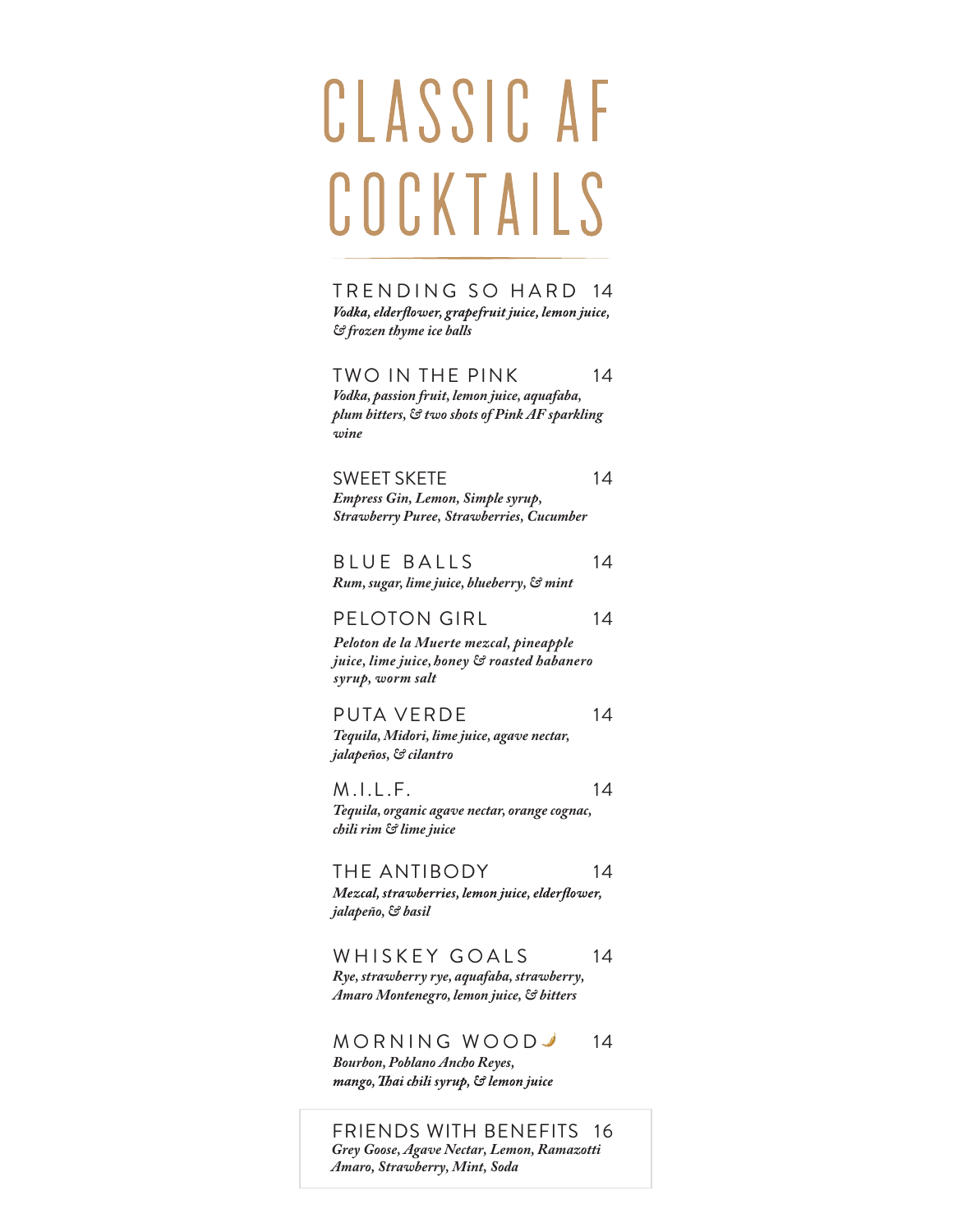# ClAssic COCKTAILS

| MOSCOW MULE         | 12 |
|---------------------|----|
| LEMON DROP          | 12 |
| COSMOPOLITAN        | 12 |
| MARTINI             | 12 |
| GIBSON              | 12 |
| <b>GIMLET</b>       | 12 |
| FRENCH 75           | 12 |
| NEGRONI             | 12 |
| MOJITO              | 12 |
| PISCO PUNCH         | 12 |
| PISCO SOUR          | 12 |
| MARGARITA           | 12 |
| PALOMA              | 12 |
| <b>SIDECAR</b>      | 12 |
| MANHATTAN           | 12 |
| OLD FASHIONED       | 12 |
| SAZERAC             | 12 |
| <b>BOULEVARDIER</b> | 12 |
| BLOOD & SAND        | 12 |
| ROB ROY             | 12 |

25% OFF BOTTLES TO-GO

GIFT CARDS NOW AVAILABLE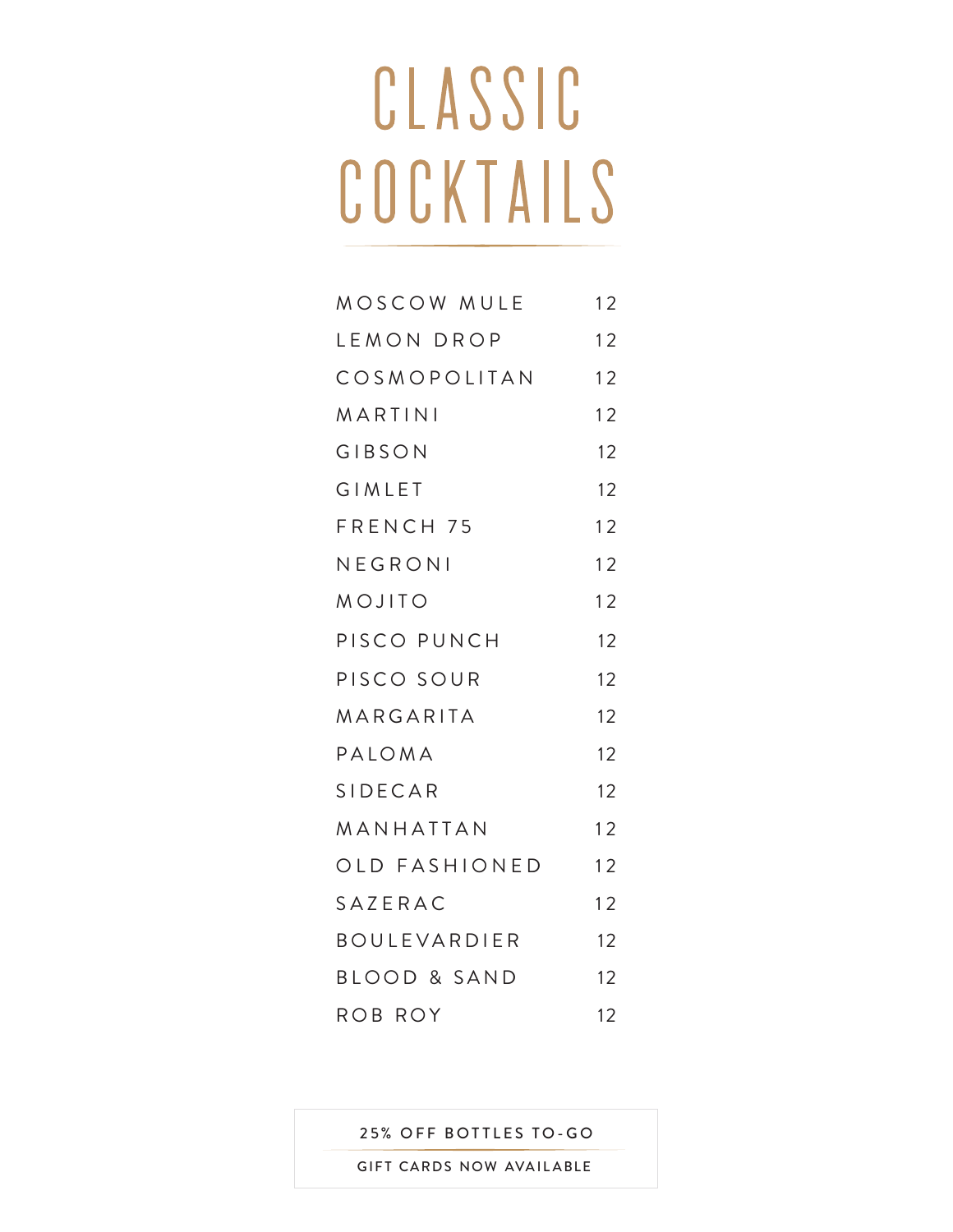# SIGNATURE COCKTAILS

| MAIN CHARACTER<br>Grey Goose, Triple Sec, Kiwi, Lemon, Aquafaba                                                           | 18 |
|---------------------------------------------------------------------------------------------------------------------------|----|
| SUMMER OF '16<br>Tittos, Malibu, Cranberry Bitters, Lemon, Pineapple                                                      | 18 |
| NO ONE CAN STOP ME<br>Saint James, Yellow Chartreuse, Goslings Dark Rum,<br><b>Grenadine, Prickly Pear, Passion Fruit</b> | 18 |
| MY EX <sup>2</sup><br>Vibour Sotal, Lemon, Agave Nectar, Pineapple,<br>Cilantro, Thai Chili Sauce                         | 18 |
| <b>CUTTING SZN</b><br>Chareau, Luxardo, Wild Roots Gin, Lime, Agave<br>Nectar, Ginger Beer                                | 18 |
| <b>TWEET TWEET</b><br>Bacardi Silver, Coconut Reál, Lime Juice, Blue<br>Curacao, Velvet Falernum, Soda and Sprite         | 18 |
| "I MEAN, ISN'T HAPPY HOUR<br>ANYTIME?" - JD                                                                               | 18 |
| Elijah Craig Barrel Proof, elderflower, agave nectar,<br>orange bitters                                                   |    |
| <b>HOT METH</b><br>Dos Hombres Mezcal, lemon, Agwa De Bolivia,<br>agave nectar, Absinthe rinse<br>Two servings            | 36 |
| XOXO, GOSSIP GIRL Ø<br>Bumbu Xo, Bacardi 8 Year, Lemon, Pineapple, Kiwi                                                   | 18 |

*Corralejo Blanco, Poncho Reyes Verde, prickly pear, Bauchaunt, shaken with jalapeno* 

>>>>>

18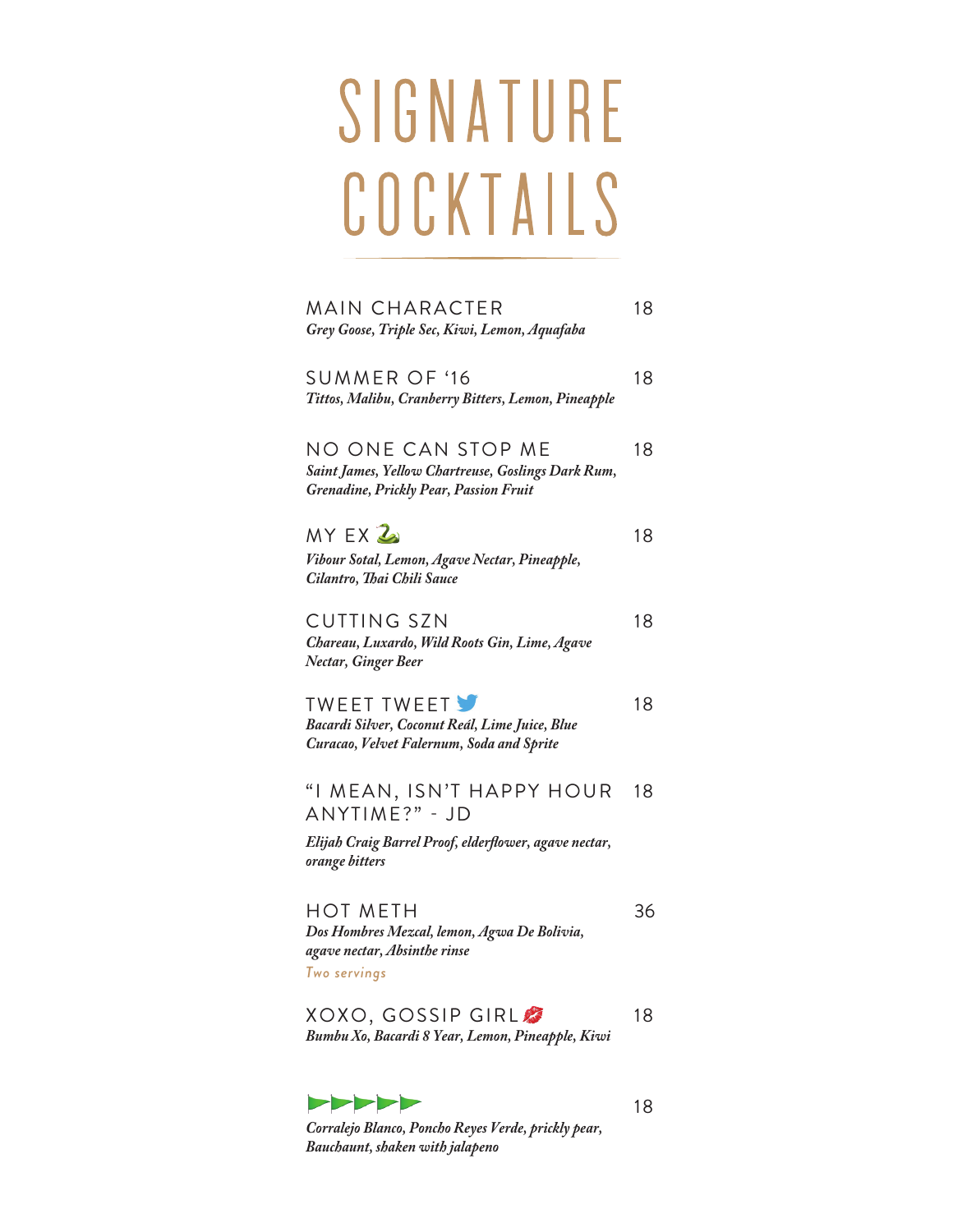

DECA DENCE
50

*Blood Oath Bourbon pact #7, organic agave nectar, AZ mas mole bitters & orange peel*

#### MONTE R R E Y 100 **MARGARITA**

*Patron extra anejo tequila, fresh squeezed lime juice, Bauchant orange cognac, organic agave nectar,* chili salt & Thai chili pepper

### UPPER EAST SIDE 150

*GeorgeT. Stagg antique collection bourbon, Antica Carpano sweet vermouth, Angostura bitters, & Luxardo cherry*

 $Rx$  200

Balvenie 30yr single malt scotch, Giffard ginger liqueur, *mesquite honey, fresh squeezed lemon juice, Laphroaig Select islay single malt scotch & lemon peel*

### $BOSS$  250

*Whistlepig Boss Hog VI rye whiskey, Campari, Carpano Antica sweet vermouth & orange peel*

ULTRA CLASE AF 300

*Clase Azul Ultra Anejo tequila, fresh squeezed*  lime juice, Zucca rhubarb amaro, Thai chili syrup, passion fruit, rosemary & Thai chili pepper

MÉNAGE À TREIZE 350 *Remy Martin Louis XIII cognac, Kentucky Owl straight rye whiskey, Carpano Antica sweet vermouth, D.O.M. Benedictine, lavender syrup, Peychauds bitters & lemon peel*

SUGAR DADDY 400 *Macallan #6 single malt scotch, Amaretto Di Saronno, & Luxardo cherry*

DEFLOWERED 450 *A. Hardy Rosebud cognac, lavender syrup, Peychauds bitters, AZ sunshine bitters, Le Clandestine absinthe rinse & lemon peel*

ULTIMATE SIDE CHICK 500 *Hennessy Paradis Imperial cognac, Grand Marnier cuvee centenaire, fresh lemon juice & orange peel*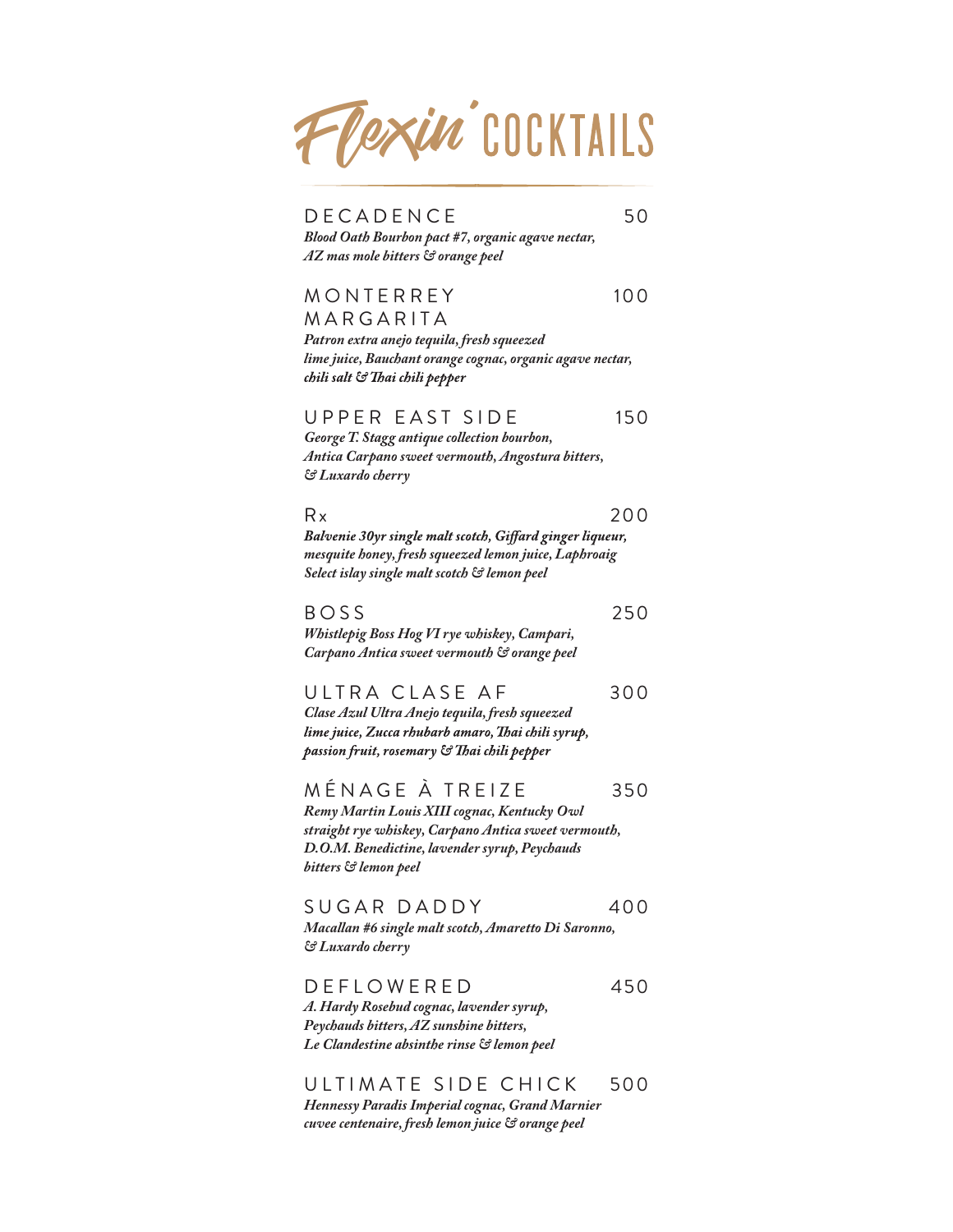## WINE

## SPARKLING

| <b>BUBBLY AF</b>                 | 12/46 |
|----------------------------------|-------|
| Central Coast, CA                |       |
| BELLISSIMA PROSECCO (Zero Sugar) | 15/58 |
| Veneto, Italy                    |       |
| <b>VINCENT BRUT</b>              | 16/62 |
| Burgundy, France                 |       |
| GOUGUENHEIM MALBEC ROSÉ          | 13/50 |
| Mendoza, Argentina               |       |
|                                  |       |

### **WHITE**

| WHITE AF<br>Central Coast, California | 12/46 |
|---------------------------------------|-------|
| ROTATING RIESLING                     | 13/50 |
| ROTATING CHARDONNY                    | 13/50 |
| ROTATING SAUVIGNON BLANC              | 13/50 |
| ROTATING PINOT GRIGO                  | 13/50 |

## ROSÉ

| PINK AF   SPARKLING       | 12/46 |
|---------------------------|-------|
| Central Coast, California |       |
| PINOT PROJECT BLEND       | 12/46 |
| Veneto, Italy             |       |
| DECOY BLEND               | 12/46 |
| Sonoma, California        |       |

### RED

| <b>RED AF</b><br>Central Coast, California | 12/46 |
|--------------------------------------------|-------|
| MERKIN CHUPACABRA BLEND<br>Wilcox, Arizona | 13/50 |
| ROTATING PINOT NOIR                        | 13/50 |
| ROTATING MALBEC                            | 13/50 |
| ROTATING CABERNET                          | 13/50 |